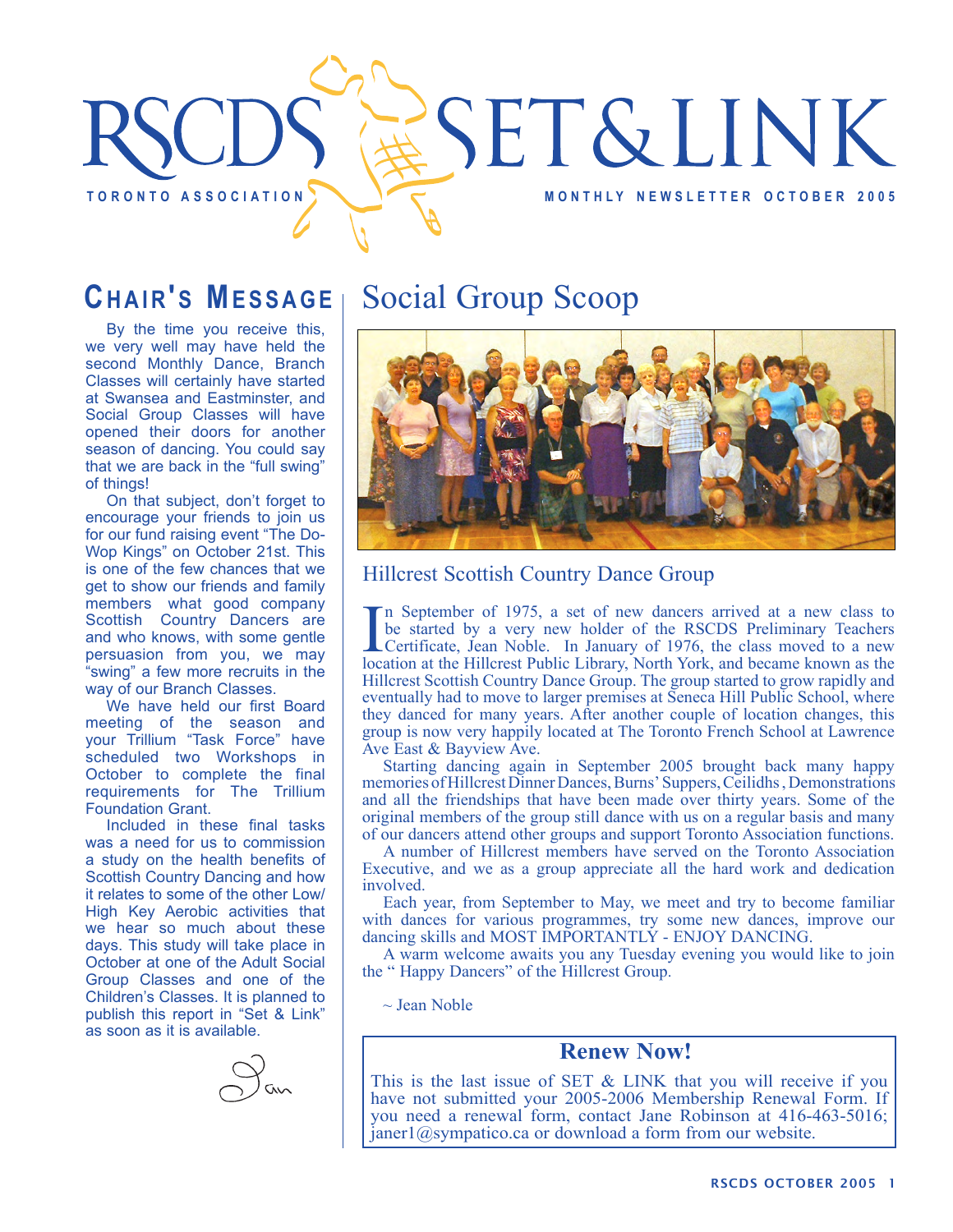## October Monthly Dance

| Date:<br>Time:<br><b>Place:</b>                                                                                                                                                                                 | $8:00$ pm<br><b>Crescent School</b> | Saturday, November 12, 2005 |                |  |
|-----------------------------------------------------------------------------------------------------------------------------------------------------------------------------------------------------------------|-------------------------------------|-----------------------------|----------------|--|
| 2365 Bayview Ave<br><b>Bobby Brown and The Scottish Accent</b><br><b>Music:</b><br>South Simcoe, Petronella,<br><b>Hosts:</b><br>St. Andrew's of Whitby<br>Please note that Crescent School has a no nut policy |                                     |                             |                |  |
| Mrs Stewart's Jig                                                                                                                                                                                               |                                     | J 8x32*                     | <b>Bk 35-1</b> |  |
| <b>The Sailor</b>                                                                                                                                                                                               |                                     | R 8x32*+                    | <b>Bk 24-4</b> |  |
|                                                                                                                                                                                                                 | The Glasgow Highlanders             | S 8x32*                     | <b>Bk 2-3</b>  |  |
|                                                                                                                                                                                                                 |                                     |                             |                |  |

| <b>THE ORDYON LIGHT COOPER</b>                                   | שמט ט   | ט בע                    |  |  |  |
|------------------------------------------------------------------|---------|-------------------------|--|--|--|
| <b>Blue Bonnets</b>                                              | J 6x32* | <b>Bk 3-5</b>           |  |  |  |
| <b>The Gentleman</b>                                             | S 8x32  | <b>Bk 35-5</b>          |  |  |  |
| <b>Struan Robertson's Reel</b>                                   | R 8x40* | <b>Bk 16-7</b>          |  |  |  |
| <b>INTERVAL</b>                                                  |         |                         |  |  |  |
| <b>Light and Airy</b>                                            | J 8x32* | <b>Bk 4-5</b>           |  |  |  |
| <b>Festival Fling</b>                                            | R 8x32* | <b>Bk 44-7</b>          |  |  |  |
| <b>Bonnie Stronshiray</b>                                        | S 8x32  | <b>Glasgow Assembly</b> |  |  |  |
| The Gilly Flower                                                 | J 8x32  | <b>Bk 36-8</b>          |  |  |  |
| Up in the Air                                                    | S 8x32  | <b>Bk 20-2</b>          |  |  |  |
| <b>Reel of the Royal Scots</b>                                   | R 8x32* | Leaflet                 |  |  |  |
| <b>EXTRAS</b>                                                    |         |                         |  |  |  |
| <b>General Stuart's Reel</b>                                     | R 8x32  | <b>Bk 10-3</b>          |  |  |  |
| <b>Linton Ploughman</b>                                          | J 6x32  | <b>Bk 5-6</b>           |  |  |  |
| * Tartan Ball dances + Dances featured by the Society for 2005-6 |         |                         |  |  |  |

# **We Need You!**

It's true, prices are rising all around us – gas prices, food prices, travel prices<br>and yes, dancing costs. Several social groups have increased their fees<br>this year and the programs of the Association are no exception as t's true, prices are rising all around us – gas prices, food prices, travel prices and yes, dancing costs. Several social groups have increased their fees costs have increased dramatically. For example, The Toronto Association is responsible for paying over \$2200 per month for our monthly dances (facility, musicians, coffee/tea, printing, etc.). This means that we need 150 dancers each month just to cover our expenses. We want to keep fees for dancing as affordable as we can, but without your support, there are fewer people to share the costs. We have kept the monthly dance fees at the same rate (\$15 for members) despite a 10% increase in our expenses. This is one of the reasons why we can no longer offer dancers a 7% discount on fees by absorbing the GST. So, if there is a Saturday night when you might be tempted to stay home, come out and have some fun, enjoy a great program of dances, with terrific live music and know that together with your dancing friends, you are supporting Scottish Country Dancing through the Toronto Association.

Let the music move you!

~ Lisa Mitchell, Program Director

*Please send all submissions for SET & LINK and website to the Communications Director, Christine Bowers. E-mail: cbowers@sympatico.ca Telephone: 416-481-3975 Address: 52 Chatsworth Drive, Toronto ON M4R 1R5*

#### Sundays at Broadlands: Come and have fun learning new dances!

This fall we are offering single classes at Broadlands Community Centre, 19 Castlegrove, every Sunday starting October 23 until December 11 from 2 p.m. to 4 p.m. The cost is \$8 (including GST) per class for members and \$11 (including GST) for non-members. Please bring your membership card.

Advanced level classes are for experienced dancers who have a sound knowledge of advanced formations.

Intermediate level classes are for experienced dancers who are competent in the standard formations but may require some review of the more advanced formations.

Please talk to your Social Group teacher about which level is appropriate for you.

October 23 Carole Skinner will teach dances that she has devised to Advanced and Intermediate dancers.

October 30 Frances Gray will teach RSCDS Featured Dances 2005-6 to Advanced dancers only.

November 6 Georgina Finlay will teach John Drewry dances to Intermediate and Advanced dancers.

The remaining schedule will be published in next month's newsletter and will be on the website. Call Carole Bell at 416-221-1201 if you have any questions.

### Shirt Sales

Our new collared shirts will be on sale at all our Monthly Dances and Workshops this year. Don't forget to check out our website to review the styles and colours that are available. Please make your cheque payable to RSCDS Toronto for \$39.10 or have the exact change if paying cash. (Money must accompany an order.) The shirts will make great Christmas gifts as the shirts are excellent quality and look very smart!

 $\sim$  Carole Bell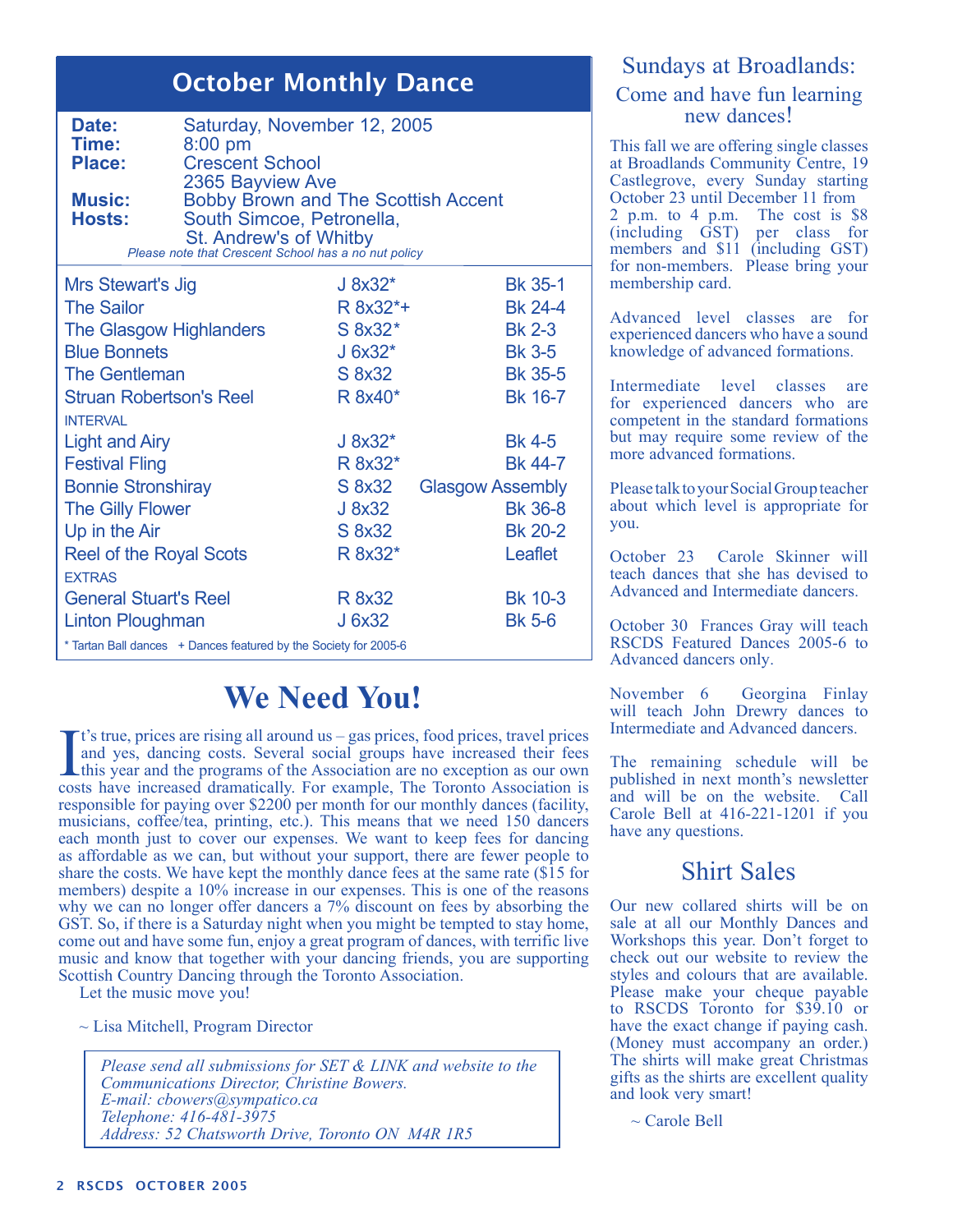# **Upcoming Events**

OCTOBER 14-16, 2005, Hamilton Branch Scottish Country Dance Weekend, Prudhommes Landing, Vineland Station. Teachers are Jimmie Hill, UK; Sheila Keller, Bloomfield, ON; Sandy Bain, ON. Music by Elma Grech, Bobby Brown, Laird Brown and the musicians of The Scottish Accent. Contact John Middleton 905-522-2151; jjceilidh@sympatico.ca. Registrar Dora Robertson 905-575-4403.

OCTOBER 16, 2005, 2:00-4:00 p.m. Swing Lessons featuring Al Kurtz & Lana duBois at Broadlands Community Centre, 19 Castlegrove Av., just north of Lawrence and east of DVP. Come learn some basics of swing dancing and get ready to dance the night away to the music of the Do-Wop Kings on October 21st. Contact Lisa Mitchell 416-699-2480; ldmitchell@sympatico.ca.

OCTOBER 21, 2005, 8:00 p.m. The Toronto Association's Fund Raising evening of dancing to the music of the 50's at the Argonaut Club, 1255 Lakeshore Blvd. W., Music by the Do-Wop Kings. Tickets are \$25 and are available from David Coutts 416-787-1271; dcouttsca@hotmail.com. Contact Lisa Mitchell 416-699-2480; ldmitchell@sympatico.ca

OCTOBER 22, 2005, 8:00 p.m. The Peterborough Scottish Country Dancers will be celebrating Peterborough's 100th Anniversary at The Lift Lock Linkin 2. Music by Bobby Brown and The Scottish Accent. Contact Ernest Morrison 705-741- 0857; morriseb@auracom.com.

OCTOBER 25, 2005, St. Catharines Halloween Dance. Music TBA. Contact Jere Brubaker brubakerjp1@aol.com.

OCTOBER 29, 2005, 8:00 p.m. Woodglen Halloween Dance at St. Nicholas Church, 1512 Kingston Rd., 1 block east of Warden. Dance and buffet \$10. Prizes for costumes based on a SCD dance. Contact John Clark 416-266-3609 for tickets and information.

NOVEMBER 12, 2005, 8:45 a.m. to 3:45 p.m. The Toronto Association's Annual Workshop. Teachers are Ellie Briscoe, Mel Briscoe and J'ina Middleton. Music by Bobby Brown, Laird Brown and Fred Moyes. Contact Theresa Malek 416-535-4447 (home) 416-767-9289 (work); there samalek@rogers. com.

NOVEMBER 12, 2005, Burlington Branch 32nd Annual Dance. Music by Don Bartlett and The Scottish Heirs. Tickets \$18 for dancers and \$10 for non-dancers. Contact Gillian Young 905-639-8782.

NOVEMBER 14 & 19, 2005, Toronto Association Children's Workshops. The West End workshop is in the evening of the 14th and the East End Workshop is on the morning of the 19th. Look for more information in next month's Set & Link or call Fiona Philip 905-785-8983.

NOVEMBER 15 & 22, 2005, 7:30 p.m. St. Andrew's Ball Practices at Moss Park Armoury, 130 Queen St. E.

NOVEMBER 18 - 19, 2005, Victoria Branch Fall Workshop. Teachers are Fran Caruth and Rosemary Coupe. Music by Mary Ross. Contact Howard Benten 250-595-4220 or Edith Chapman enchapma@telus.net

. NOVEMBER 26, 2005, St. Andrew's Ball at the Fairmont Royal York Hotel, Toronto. Contact Michael Noble 416-449-8070 or Grace Harris 416-431-9653; grace\_ colin50@hotmail.com.

DECEMBER 10, 2005, St. Catharines Christmas Dance with Bobby Brown. Contact Jere Brubaker brubakerjp1@aol.com.

FEBRUARY 11, 2006, St. Catharines Valentines Dance with Fred Moyes. Contact Jere Brubaker brubakerjp1@aol.com.

FEBRUARY 18, 2006, The 43rd Annual Tartan Ball at the Fairmont Royal York Hotel, Toronto. Contact Sandra Scott 416-447-0157; setandlink@hotmail.com.

FEBRUARY 23-28, 2006, RSCDS Winter School, Pitlochry, Scotland. Applications should be submitted to Headquarters by October 17, 2005. Contact Brenda Hurst 416- 925-6982; brenhurst@hotmail.com.

FEBRUARY 25, 2006, The Oakville Scottish Country Dance Group's 50th Anniversary Ball at Le Dome in Oakville. Music by Bobby Brown and The Scottish Accent. Contact Liz Walton 905-338-0798; mjewalton@sprint.ca.

MAY 13. 2006, The Thistle Ball in Victoria, BC. Tickets go on sale on October 15, 2005. Contact Kathryn Taylor 250-598-3490; kathryntaylorthomson@shaw.ca

### St. Andrew's Ball Saturday, November 26, 2005

| <b>Espie McNabb</b>           | J 8x32        | MMM <sub>1</sub>  |
|-------------------------------|---------------|-------------------|
| <b>The Silver City</b>        | S 8x32        | <b>Drewry</b>     |
| <b>Angus MacKinnon</b>        | H 8x32        | <b>Dickson</b>    |
| Haste to the Wedding          | J 6x32        | <b>Bk 25-6</b>    |
| Inveraray                     | S 8x32        | MMM <sub>1</sub>  |
| <b>The Highland Rambler</b>   | <b>R</b> 8x40 | Goldring          |
| <b>Twa Rogueish Een</b>       | J 8x40        | <b>Drewry</b>     |
| <b>Crossing the Bay</b>       | S 8x32        | <b>Haynes</b>     |
| <b>The Clansman</b>           | R 6x32        | <b>Bk 32-8</b>    |
| The Glasgow Highlanders       | S 8x32        | <b>Bk 2-3</b>     |
| <b>Miss Hadden's Reel</b>     | J 8x32        | <b>Bk 23-5</b>    |
| <b>The Silver Spirtle</b>     | R 8x32        | <b>Robin Wood</b> |
| <b>General Stuart's Reel</b>  | R 8x32        | <b>Bk 10-3</b>    |
| <b>Sugar Candie</b>           | S 8x32        | <b>Bk 26-9</b>    |
| <b>Follow Me Home</b>         | J 8X32        | <b>Bk 38-3</b>    |
| The Belle of Bon Accord       | S 4X32        | <b>Drewry</b>     |
| <b>The Montgomeries' Rant</b> | <b>R 8X32</b> | <b>Bk 10-1</b>    |